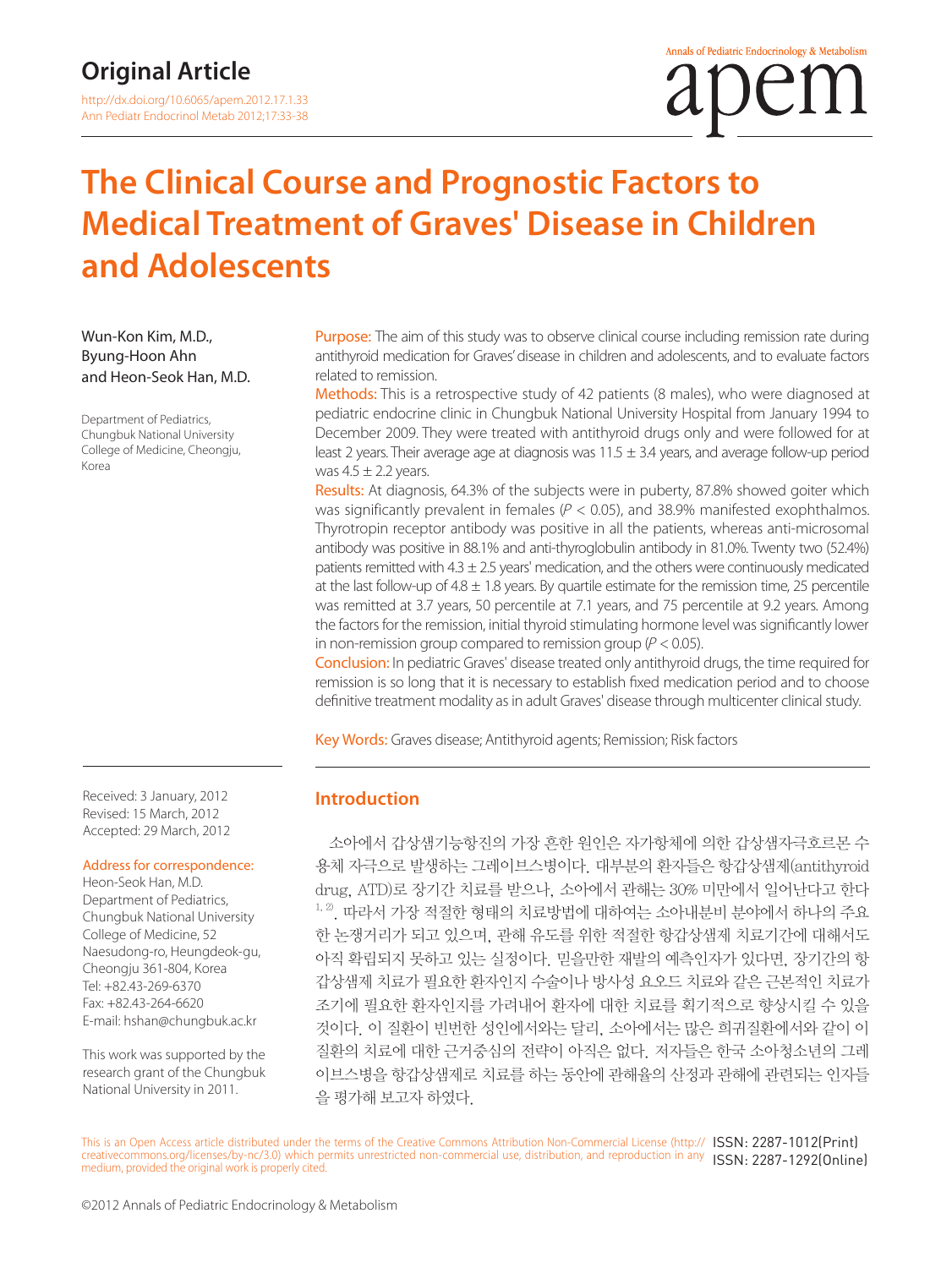# **Materials and Methods**

#### 1. 대상

그레이브스병으로 인한 갑상샘기능항진증의 진단을 받 은 18세 미만의 환아 42명(남아 8명)을 후향적 연구의 대상 으로 하였다. 즉, 유리 티록신(free thyroxine, FT4) 및 삼 요드티로닌(triiodothyronine, T3)의 증가, 갑상샘자극호르 몬(thyroid stimulating hormone, TSH) 농도의 감소와 함 께 Hashitoxicosis에는 일치하지 않는 갑상샘 자가면역의 증거가 있는 경우로 하였다. Hashitoxicosis는 기능항진증 의 경과가 일과성이며 갑상샘자극호르몬 수용체항체(TSH receptor antibody, TRAb)의 역가가 매우 낮은 경우로 하였 다. 1994년 1월부터 2009년 12월까지 충북대학교병원 소아 내분비 클리닉에서 만 15년 동안 관찰된 환아들은 항갑상샘 제 투여로 치료하였으며 최소 2년 이상의 추적관찰이 된 경 우로 한정하였다. 사춘기는 Tanner stage II 이상의 유방 발 육 혹은 부피 4 mL 이상 고환의 증대로 정의하였다. 갑상샘 종의 크기는 국제보건기구에서 추천하는 분류를 따랐으나3, 4), 통계의 편의를 위하여 갑상샘이 보이지도 만져지지도 않 는 0단계와 갑상샘이 촉지되는 1단계는 "+"로, 갑상샘종대 가 목을 바로 한 상태에서도 보이는 2단계는 "++"로, 멀리 서도 갑상샘종대를 볼 수 있는 3단계는 "+++"로 하였다.

#### 2. 방법

발병 시 혈청 갑상샘 호르몬의 농도와 자가 항체는 본 병 원의 핵의학과에서 측정하였다. FT4, T3, antimicrosomal antibody (AMA)는 방사면역측정법(radioimmunoassay) 으로, TSH와 antithyroglobulin antibody (ATA)는 면역 방사계수 측정법(immunoradiometric assay)으로, TRAb 는 갑상샘자극호르몬 결합 억제 면역글로블린(thyrotropin binding inhibitory immunoglobulin, TBII)을 방사수용체 측정법(radioreceptor assay)으로 측정하였다. 참고치는 다 음과 같다: FT4, 0.89-1.79 ng/dL; T3, 30-190 ng/dL; TSH, 0.17-4.05 mU/L; TBII, 1 U/L 미만; AMA, 12 IU/ mL 미만; ATA 30 IU/mL 미만.

초기 검사 후 환아들에게 항갑상샘제인 propylthiouacil 혹은 methimazole을 매달 갑상샘기능검사를 하면서 갑상샘 기능이 정상화 되면 갑상샘기능에 따라 용량을 초기 용량의  $\frac{1}{2}$ 에서  $\frac{1}{4}$  감량하여 적정방법(titration method)으로 투여 하였다. 갑상샘기능검사와 갑상샘 자가항체는 매 3-6개월 마다 추적 검사를 하였다. 항갑상샘제는 TRAb가 소실될 때 까지 투여하였으며, 약물 투여 중단 후 12개월이 지나서도

정상 갑상샘기능을 유지하여야 관해가 된 것으로 판단하였 다. 약물투여 중단 후 12개월 이내에 재발하면 관해 전 재발 (pre-remission relapse), 약물투여 중단 12개월 후 재발하 면 관해 후 재발(post-remission relapse)이라고 정의하여 경과 관찰에 사용하였다.

### 3. 통계 처리

통계처리는 SPSS for Windows (version 12.0, SPSS Inc., Chicago, IL, USA)를 사용하였다. 단 변량 비교에서 연속 변수에 대해서는 Student's t test를 범주형 변수에 대해서 는  $x^2$  test를 이용하였으며 통계적 유의성은  $P$  값이  $0.05$  미 만인 경우로 하였다. 관해에 걸리는 시간은 Kaplan-Meier 방법을 사용하였고, 관해에 관계되는 인자는 Cox 균형 위험 모델로 분석하였다. 관해에 걸리는 시간은 진단 시기로부터 계산하였다.

### **Results**

#### 1. 발병 시 임상 양상 및 갑상샘기능

8명의 남아를 포함하여 42명의 환아들은 항갑상샘제를 복 용하면서 치료하였고 2년 이상 추적하였다. 진단 시 평균 연 령은 11.5±3.4세로, 64.3% (27/42)가 사춘기에 들어 있었 으며, 87.8% (36/41)는 갑상샘종을 보였고, 38.9% (14/36) 가 안검퇴축, 안검하향지연, 응시 등을 보이는 안구돌출증 을 나타내고 있었다(Table 1). 초기 갑상샘기능은 다음과 같 다: T3, 481.8±184.7 ng/dL; free T4, 3.75±4.20 ng/dL; TSH, 0.05±0.05 mU/L. TRAb는 모든 환아에서 양성이 었으며, AMA는 88.1% (37/42)에서 그리고 ATA는 81.0% (34/42)에서 양성을 보였다. 발병 시 임상 양상 중 연령, 사 춘기 유무, 안구돌출증은 남녀 간에 차이가 없었으나 여자 에서 갑상샘종의 비율 93.9% (31/33)은 남아에서의 62.5% (5/8)보다 의미 있게 높았다(P<0.05). 갑상샘기능과 항체 양 성율은 남녀 간 차이는 없었다.

#### 2. 관찰 기간 중의 경과 및 관해율

전체 42명의 평균 추적관찰기간은 4.5±2.2년이었다. 이 들 중, 항갑상샘제를 중단할 수 있었던 경우는 23례였다. 약 물을 중단할 수 있었던 23례 중 3명은 관해에 도달하기 전에 재발하였으나 2명은 다시 관해에 도달하여 1차로 관해에 도 달한 경우는 22례였다. 1차 관해 후 1명에서 재발하였으나, 이 환아는 다시 관해에 들어와 최종적으로 5명의 남아를 포 함한 22명(52.4%)에서 관해가 왔다. 이들의 평균 투약 기간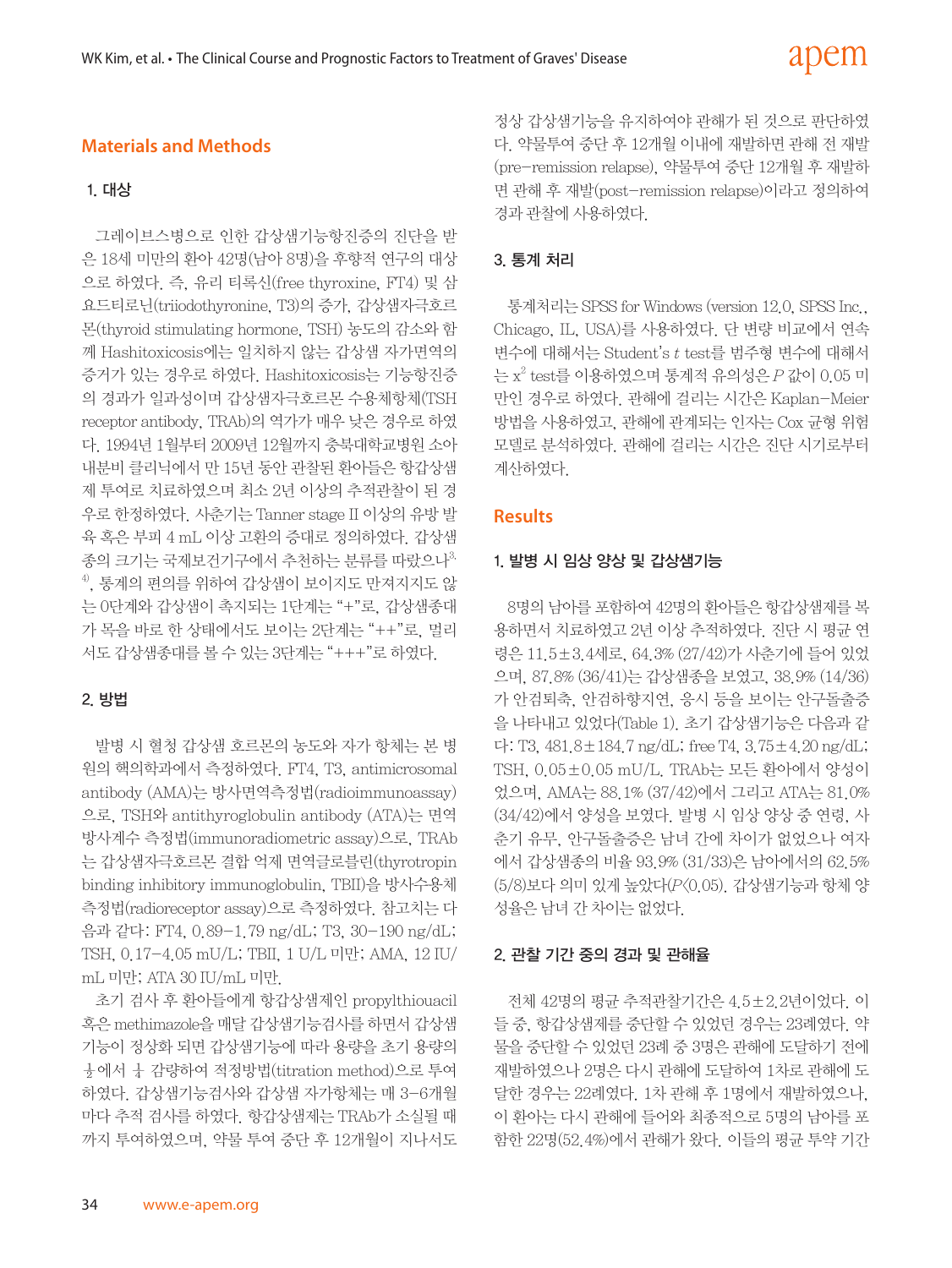| Table 1. Clinical and laboratory characteristics in Graves' patients at presentation |  |  |
|--------------------------------------------------------------------------------------|--|--|
|--------------------------------------------------------------------------------------|--|--|

|                  | Total $(n = 42)$  | Girls ( $n = 34$ ) | Boys $(n = 8)$    | $P$ value |
|------------------|-------------------|--------------------|-------------------|-----------|
| Age (yr)         | $11.5 \pm 3.6$    | $11.1 \pm 3.4$     | $13.1 \pm 4.2$    | <b>NS</b> |
| Puberty at onset | 27 (64.3%)        | 22/34              | 5/8               | <b>NS</b> |
| Goiter           | 36/41 (87.8%)     | 31/33 (93.9%)      | 5/8 (62.5%)       | < 0.05    |
| Exophthalmos     | 14/36 (38.9%)     | 11/28 (39.3%)      | $3/8$ (37.5%)     | <b>NS</b> |
| $T3$ (ng/dL)     | $481.8 \pm 184.7$ | $481.2 \pm 180.2$  | $484.1 \pm 217.3$ | <b>NS</b> |
| Free T4 (ng/dL)  | $3.75 + 4.20$     | $4.16 \pm 1.37$    | $4.39 \pm 1.72$   | <b>NS</b> |
| TSH (mU/L)       | $0.05 \pm 0.05$   | $0.05 \pm 0.04$    | $0.08 \pm 0.07$   | <b>NS</b> |
| TRAb (U/L)       | 42/42 (100%)      | 34 (100%)          | 8 (100%)          |           |
| AMA (IU/mL)      | 37/42 (88.1%)     | 29/34 (85.3%)      | 8/8 (100%)        | <b>NS</b> |
| ATA (IU/mL)      | 34/42 (81.0%)     | 27/34 (79.4%)      | 7/8 (87.5%)       | <b>NS</b> |

Abbreviations: NS, not significant; T3, triiodothyronine; T4, thyroxine; TSH, thyroid stimulating hormone; TRAb, TSH receptor antibody; AMA, antimicrosomal antibody; ATA, antithyroglobulin antibody.



Fig. 1. Clinical course of Graves' patients during antithyroid medication. Twentytwo out of 42 patients achieved remssion, and the others were still taking ATD at the last follow-up. The number of male patients was written in parenthesis. Abbreviations: ATD, antithyroid drug; Preremission relapse, relapsed within 1 year after discontinuation of medication; Postremission relapse, relapsed over 1 year after discontinuation of medication; FU, follow up.

은 4.3±2.5년(range, 1.7-11.0)이었다. 나머지 20명은 평 균 4.8±1.8년(range, 2.0-9.4)에 아직도 투약 중이었다 (Fig. 1).

관해에 걸리는 추정 4분위수(quartile estimate) 시간은 다음과 같이 계산되었다(Fig. 2): 25백분위수는 평균 3.7년 (95% 신뢰구간은 2.6-4.6년); 50백분위수는 평균 7.1년 (95% 신뢰구간은 4.4-9.2년); 75백분위수는 평균 9.2년 (95% 신뢰구간은 7.1-11.0년).

#### 3. 관해에 관계되는 인자

임상적 요인 중, 진단 시의 성별 안구돌출증 체질량지수 및 나이는 관해와 무관하였고, 진단 시 사춘기인 경우와 갑 상샘종의 크기가 작은 경우도 관해에 대한 통계학적 의미는



**Fig. 2.** Estimated remission curve for the whole population. The solid line represents the remission curve for the patients population, as calculated by Kaplan-Meier analysis. Circles represents censored observations. At 3.7 yr of medication 25%ile was remitted; 50% ile at 7.1 yr; 75%ile at 9.2 yr. Abbreviations: ATD, antithyroid drug.

#### **Table 2. Risk factors for remission of Graves' disease**

|                                              | Remission       | Non-remission   | P              |
|----------------------------------------------|-----------------|-----------------|----------------|
| Groups                                       | $(n = 22)$      | $(n = 20)$      | value          |
| Clinical characteristics                     |                 |                 |                |
| Sex (male/female)                            | 5/17            | 3/17            | N <sub>S</sub> |
| Puberty $(+/-)$                              | 14/8            | 13/7            | <b>NS</b>      |
| Goiter $(0 \sim +/++/+++)$ * <sup>3,4)</sup> | 2/8/11          | 2/6/12          | <b>NS</b>      |
| Exophthalmos $(+/-)$                         | 8/10            | 6/12            | <b>NS</b>      |
| BMI ( $kg/m2$ )                              | $17.9 \pm 3.3$  | $17.9 \pm 2.6$  | <b>NS</b>      |
| Age (yr)                                     | $11.5 \pm 4.0$  | $11.5 + 3.2$    | <b>NS</b>      |
| Thyroid function test                        |                 |                 |                |
| $T3$ (ng/dL)                                 | $455.8 + 173.2$ | $509.3 + 197.8$ | <b>NS</b>      |
| free T4 (ng/dL)                              | $4.14 \pm 1.44$ | $4.27 \pm 1.44$ | N <sub>S</sub> |
| TSH (mIU/L)                                  | $0.07 \pm 0.06$ | $0.04 + 0.03$   | < 0.01         |
| Time to euthyroid (yr)                       | $0.2 + 0.2$     | $0.3 + 0.3$     | <b>NS</b>      |

Abbreviations: NS, not significant; BMI, body mass index; T3, triiodothyronine; T4, thyroxine; TSH, thyroid stimulating hormone.

\*Goiter(-/+/++): 0-1/2/3 in WHO classification.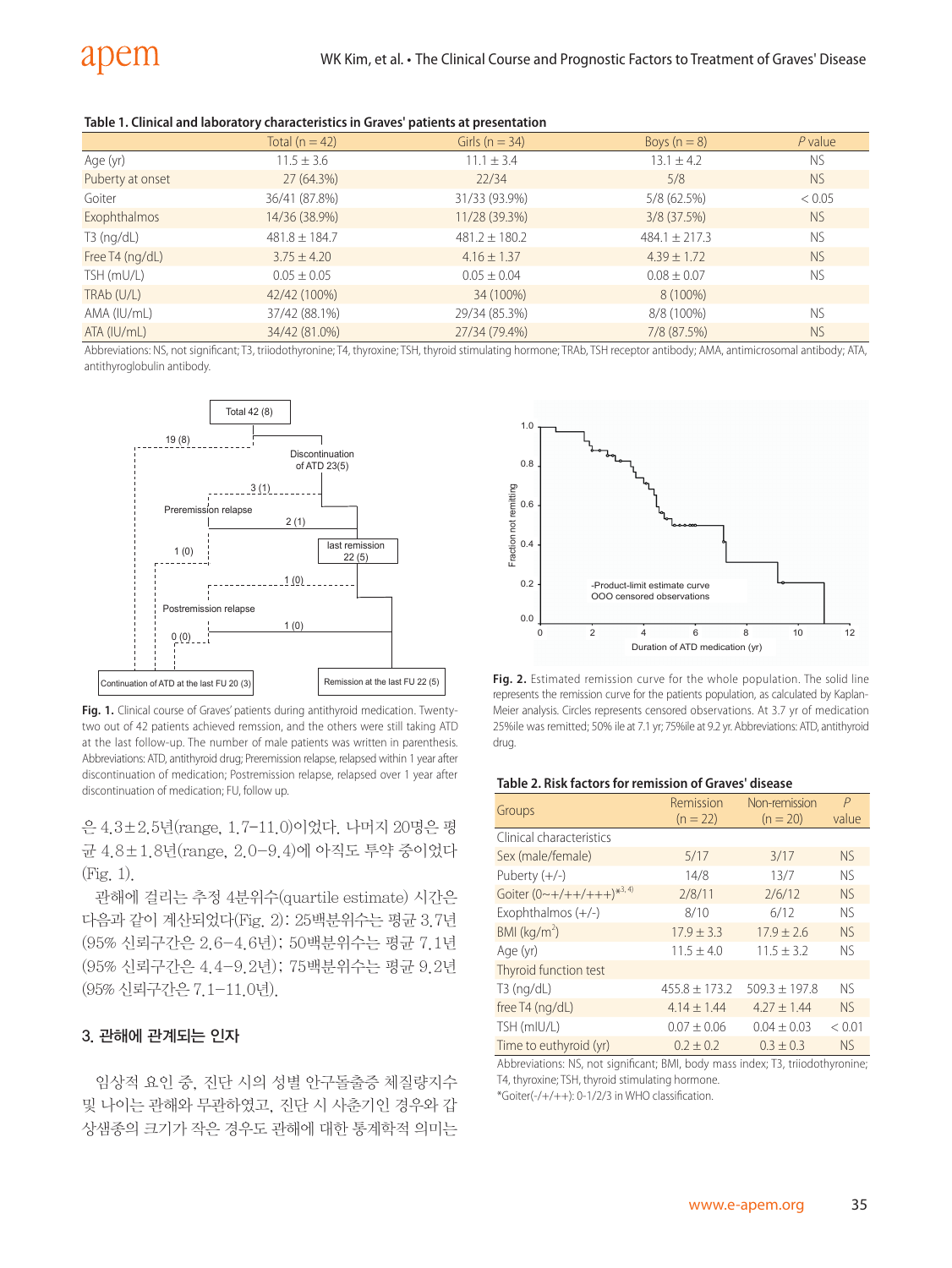없었다. 진단 시 갑상샘기능검사 중에는 T3와 FT4는 관해와 무관하였으나, 비교적 높은 TSH가 관해와 의미 있는 관련성 을 보였다(P<0.01). 항갑상샘제를 투여하고 기능이 정상으 로 돌아가는데 까지 걸린 시간도 관해와 무관하였다(Table 2).

## **Discussion**

본 연구의 결과에서 52.4%가 평균 4.3년의 투약으로 관 해에 이르렀다. 25백분위수의 환아가 관해에 이르는 데는 평균 3.7년 걸리는 것으로 추산되었고, 50백분위수의 환아 가 관해에 이르는 데는 평균 7.1년, 그리고 75백분위수의 환 아가 관해에 이르는 데는 평균 9.2년 걸리는 것으로 추산되 었다. 많은 요인들 가운데서 TSH 농도만이 관해에 의미 있 게 관련된 것으로 나타났다. 과거 Lippe 등<sup>5)</sup>의 연구에서 항 갑상샘제 투여 매 2.1년마다 25%의 환아들이 관해에 이르 며, 관해에 이르기까지의 중간기간은 4.3년, 75%의 환자가 관해를 보이기 위해서는 10.9년의 기간이 필요하다고 분석 하였다. 저자들과 비슷한 방법으로 항감상샘제로 치료하는 116명의 소아 청소년 환아들로 분석한 연구에 의하면 치료 시작 후 10년에도 지속적인 갑상샘기능항진으로 있을 가능 성이 31%였다 $^6$ . 통계예측에 의한 이론적으로는, 약물을 장 기간 지속적으로 투여한다고 가정하면, 대부분의 약물 치료 를 하는 환자들은 궁극적으로는 관해를 얻을 것이다. 그러 나 성인에서의 전향적 연구 자료에 의하면 18개월 이상 장기 간 항갑상샘제를 투여하더라도 더 높은 관해율과는 관련이 없다고 한다 $^{7}$ . Lippe 등 $^{5}$ 의 연구에 비하여 본 결과는 초기 25%와 50%의 환자가 관해에 필요한 시간이 다소 길었다. 그 이유는 관해의 기준을 엄격히 한 결과로 보인다. 즉, 관 해의 기준은 약물을 중단하고 적어도 1년 이상의 임상적 생 화학적 정상 갑상샘기능인 경우로 하였으나, 본 연구에서는 TRAb가 없어지는 것까지 포함된 것이 이유인 듯하다.

항갑상샘제를 사용하는 방법은 두 가지가 알려져 있다. 하 나는 "차단과 대체(block and replace)"법으로 고용량의 항 갑상샘제를 투여 후 갑상샘기능이 정상화된 후 갑상샘 호르 몬을 추가로 투여하는 방법인데, 일부에서는 장기간의 관 해를 유지하는데 더 좋다는 보고와<sup>8, 9)</sup> TRAb 생성을 감소시 키고 재발율도 낮춘다는 보고도 있었다<sup>10)</sup>. 그러나, 일부 보 고에서는 고용량의 항갑샘제와 티록신의 추가 투여가 특별 한 장점이 없다고 한다 $^{11,12)}$ . 다른 방법으로는 "용량 적정법 (dose titrated method)"인데, 갑상샘기능이 정상화 된 후 갑상샘기능에 따라 용량을 줄여가는 법이다. 이 방법은 부작 용의 위험성을 최소화 할 수 있어 선호되고 있다<sup>13)</sup>. 아직 소 아의 경우에는 대조 실험이 없었으나, 저자들은 후자의 방법 을 따라서 용량을 조절하였다.

소아 청소년에서도 항갑상샘제 치료의 높은 실패율 때

문에, 여러 연구자들이 방사성 동위원소의 사용이나 갑상 샘절제술 같은 대체 치료법을 고려하여야 한다고 한다6, 14,  $^{15)}$ . 이러한 결정적인 치료 중에서도 Lee 등 $^{15)}$ 은 갑상샘에 대한 잠재적인 기형발생 효과, 신체 나머지 부분에 대해서 는 악성 종양 발생의 가능성, 그리고 부갑상샘기능항진증 의 유도 가능성 때문에 특히 소아에서는 수술을 권하였다. Hamburger16)는 1961년부터 1984년까지 262명의 소아 청 소년 그레이브스병의 다양한 치료 방법의 결과를 비교하였 는데, 항갑상샘제 사용 시 낮은 순응도와 높은 재발률, 그리 고 약물 독성 및 지속적으로 갑상샘이 커져있는 문제 때문 에, 방사성 요오드법이 안전하고 단순하고 경제적으로 초 기 선택 치료법이라고 하였다. 특히 propylthiouracil (PTU) 의 경우 소아에서 치명적인 간독성으로 인하여 methimazole (MMZ)를 복용할 수 없거나 다른 치료가 가능하지 않는 경우 를 제외하고 소아에서 PTU를 사용하지 않는다<sup>17)</sup>. 저자들의 경우에는 항갑상샘제만을 사용하였고, 대체 치료법을 선택 한 경우는 없었다. 저자들도 항갑상샘제의 사용기간이 너무 길기 때문에 대체 치료법을 선택하는 것이 좋을 것으로 보지 만, 환자들이 수술을 원하지 않고 동위원소에 대한 우려감을 보이므로 약물치료만을 하고 있는 실정이다.

전향적 다기관 공동 연구에서 항갑상샘제에 빨리 반응하 고, 14-15세 이상으로 비교적 나이가 많은 소아가 조기 관 해에 이르는 반면, 치료 후 3개월이 지나도 갑상샘 호르몬이 증가되어 있으며 초기에 T3 수치가 아주 높은 경우는 조기 관해의 가능성이 거의 없다고 한다18). 저자들의 경우에도 진 단시 비교적 높은 TSH 치가 관해와 의미 있는 관련성을 보 였는데, 이는 갑상샘기능이 상대적으로 심하게 올라가지 않 았다는 것을 의미한다. 그레이브스병이 사춘기 전후에 발병 한 군으로 나누어 비교한 논문에서 사춘기 발병군의 관해율 은 Lippe 등<sup>5)</sup>의 보고와 비슷하나, 사춘기 전 발병 군의 관해 율은 더 낮고 더 긴 치료기간을 필요로 한다고 하였다<sup>19)</sup>. 국 내의 보고에서도 진단시 연령이 높을수록 관해율이 높았다  $20$ , 18개의 간행물을 메타 분석한 결과에 의하면 항갑상샘 제 치료 후 TRAb의 소실이 재발에 대한 위험성을 65% 감소 시켜 예방 효과가 있다는 것을 확인하였다. 그러나 TRAb가 지속되더라도 25%의 환자들은 관해상태를 계속 유지했다고 한다<sup>21)</sup>. 따라서 TRAb가 재발의 예측인자로 가능성 있는지, 또한 모든 그레이브스병 환자들은 모두 TRAb가 없어질 때 까지 계속 투약을 해야 하는지에 대한 의문이 남는다. 그러 나, Lee 등22)의 연구 결과는 TRAb가 빨리 정상화 되는 것은 관해의 예측인자가 될 수 있다고 한다. 항갑상샘제 사용 5- 6개월 이후에도 재조합방식의 인간 TSH 수용체를 이용한 2 세대 TRAb 검사법으로 TRAb가 10 IU/L 이상이면 향후 24 개월 내에 재발할 확률이 96.4%라는 보고가 있다<sup>23)</sup>. 즉 이 방법은 장기간의 약물 치료로 도움이 되지 않을 환자를 미리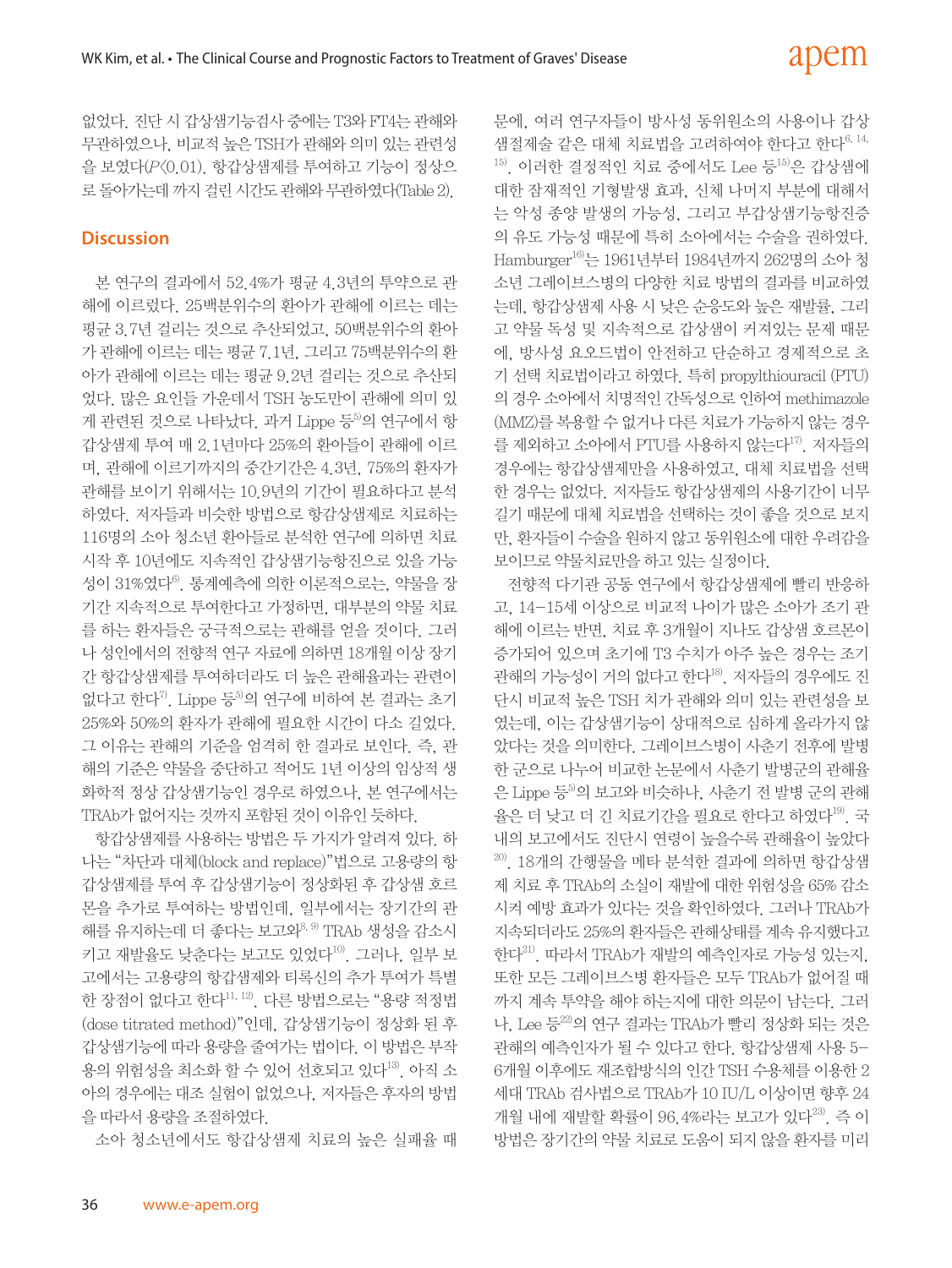확인할 방법이 될 가능성이 있다.

결론적으로 본 연구는 15년간의 임상 관찰을 통하여 통계 적으로 그레이브스병 소아청소년 환자에서 25백분위수까지 관해 되는데 평균 3.7년, 50백분위수 관해 되는데 평균 7.1 년, 그리고 75백분위수 관해 되는 데는 9.2년 이 걸렸으며, 진단 시 비교적 높은 TSH 치만이 관해에 관련된 의미 있는 인자로 밝혀졌다. 그러나 항갑상샘제만으로 치료하는 경우 치료 기간이 너무 길기 때문에, 성인에서처럼 고정된 치료기 간을 확립하여 결정적 치료방법을 선택할 수 있는 의견일치 다기관 공동연구가 필요하겠다.

#### **References**

- 1) Kaguelidou F, Carel JC, Léger J. Graves' disease in childhood: advances in management with antithyroid drug therapy. Horm Res 2009;71:310-7.
- 2) Bauer AJ. Approach to the pediatric patient with Graves' disease: when is definitive therapy warranted? J Clin Endocrinol Metab 2011;96:580-8.
- 3) WHO/UNICEF/ICCIDD. Indicators for assessing iodine deficiency disorders and their control through salt iodization. Geneva:World Health Organization; 1994.
- 4) Perez C, Scrimshaw NS, Munoz JA. Technique of endemic goitre surveys. In: Endemic goitre. Monograph series no. 44. Geneva:World Health Organization; 1960. p.369-83.
- 5) Lippe BM, Landaw EM, Kaplan SA. Hyperthyroidism in children treated with long term medical therapy: twentyfive percent remission every two years. J Clin Endocrinol Metab 1987;64:1241-5.
- 6) Gruñeiro-Papendieck L,Chiesa A, Finkielstain G, Heinrich JJ. Pediatric Graves' disease: outcome and treatment. J Pediatr Endocrinol Metab 2003;16:1249-55.
- 7) Maugendre D, Gatel A, Campion L, Massart C, Guilhem I, Lorcy Y, et al. Antithyroid drugs and Graves' disease-prospective randomized assessment of long-term treatment. Clin Endocrinol (Oxf) 1999;50:127-32.
- 8) Romaldini JH, Bromberg N, Werner RS, Tanaka LM, Rodrigues HF, Werner MC, et al. Comparison of effects of high and low dosage regimens of antithyroid drugs in the management of Graves' hyperthyroidism. J Clin Endocrinol Metab 1983;57:563-70.
- Jorde R, Ytre-Arne K, Størmer J, Sundsfjord J. Short-term treatment of Graves' disease with methimazole in high versus low doses.J Intern Med 1995;238:161-5.
- 10) Hashizume K, Ichikawa K, Sakurai A, Suzuki S, Takeda T, Kobayashi M, et al.Administration of thyroxine in treated Graves' disease.Effects on thelevel of antibodies to thyroidstimulating hormone receptors and on the risk of recurrence

of hyperthyroidism.NEnglJMed 1991;324:947-53.

- 11) Reinwein D, Benker G, Lazarus JH, Alexander WD. A prospective randomized trial of antithyroid drug dose in Graves' disease therapy. European Multicenter Study Group on Antithyroid Drug Treatment. J Clin Endocrinol Metab 1993;76:1516-21.
- 12) Lucas A, Salinas I, Rius F, Pizarro E, Granada ML, Foz M, Sanmartí A. Medical therapy of Graves' disease: does thyroxine prevent recurrence of hyperthyroidism? J Clin Endocrinol Metab 1997;82:2410-3.
- 13) Leech NJ, Dayan CM. Controversies in the management of Graves' disease. Clin Endocrinol (Oxf) 1998;49:273-80.
- 14) Rivkees SA, Dinauer C. An optimal treatment for pediatric Graves' disease is radioiodine. J Clin Endocrinol Metab 2007;92:797-800.
- 15) Lee JA, Grumbach MM, Clark OH. The optimal treatment for pediatric Graves' disease is surgery. J Clin Endocrinol Metab 2007;92:801-3.
- 16) Hamburger JI. Management of hyperthyroidism in children and adolescents.J Clin Endocrinol Metab 1985;60:1019-24.
- 17) Rivkees SA. 63 years and 715 days to the "boxed warning": unmasking of the propylthiouracil problem. Int J Pediatr Endocrinol 2010 Jul 12 [Epub]. http://dx.doi.org/10.1155/ 2010/658267.
- 18) Glaser NS, Styne DM; Organization of Pediatric Endocrinologists of Northern California Collaborative Graves' Disease Study Group. Predicting the likelihood of remission in children with Graves' disease: a prospective, multicenter study.Pediatrics 2008;121:e481-8.
- 19) Shulman DI, Muhar I, Jorgensen EV, Diamond FB, Bercu BB,RootAW.Autoimmune hyperthyroidism in prepubertal children and adolescents: comparison of clinical and biochemical features at diagnosis and responses to medical therapy.Thyroid 1997;7:755-60.
- 20) Song SM,Youn JS,Ko JM,Cheon CK,Choi JH,Yoo HW.The natural history and prognostic factors of Graves' disease in Korean children and adolescents.Korean J Pediatr 2010;53: 585-91.
- 21) Feldt Feldt-Rasmussen U, Schleusener H, Carayon P. Metaanalysis evaluation of the impact of thyrotropin receptor antibodies on long term remission after medical therapy of Graves' disease.J Clin Endocrinol Metab 1994;78:98-102.
- 22) Lee SH, Lee SY, Chung HR, Kim JH, Kim JH, Lee YA, et al. Remission rate and remission predictors of Graves disease in children and adolescents.Korean J Pediatr 2009;52:1021- 8.
- 23) Schott M, Morgenthaler NG, Fritzen R, Feldkamp J, Willenberg HS, Scherbaum WA, et al. Levels of autoantibodies against human TSH receptor predict relapse of hyperthyroidism in Graves' disease.Horm Metab Res 2004;36:92-6.